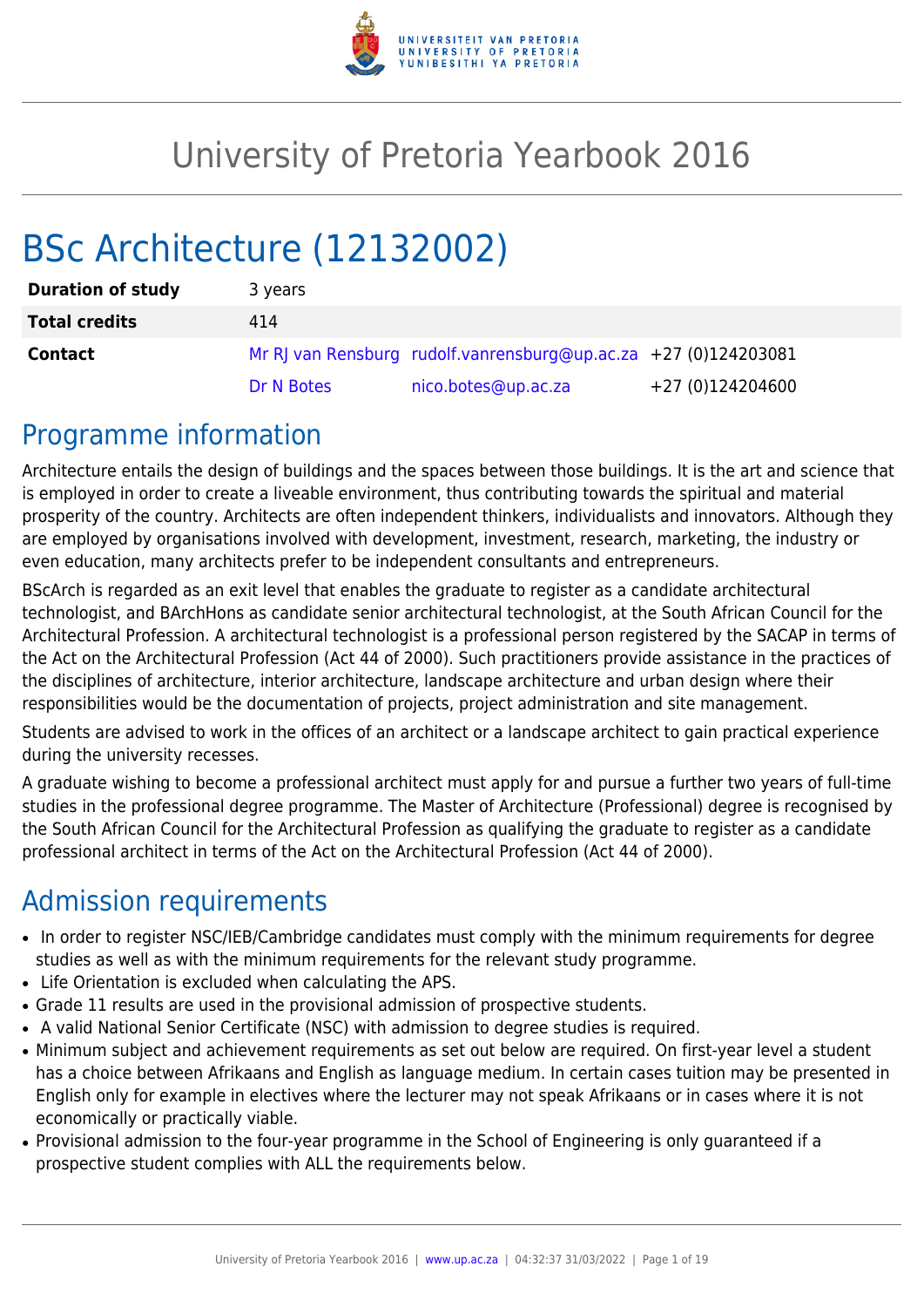

#### **Note**

Candidates who do not comply with the minimum requirements, set out above, but who have obtained a minimum APS of 30, an achievement level of 5 for English or Afrikaans, 6 for Mathematics and 5 for Physical Science, will be considered for provisional admission to either the four-year programme or the ENGAGE programme based on the results of the compulsory NBT.

Admission to ENGAGE in the School of Engineering will be determined by the results of the NBT, NSC results, an achievement level of 5 in Mathematics and 4 in Physical Science, as well as an achievement level of 4 in Afrikaans or English, together with an APS of 25.

Students may apply directly to be considered for the ENGAGE programme.

|                                          | Minimum requirements for 2016 |                                                                                                            |                   |  |  |            |  |  |  |  |  |
|------------------------------------------|-------------------------------|------------------------------------------------------------------------------------------------------------|-------------------|--|--|------------|--|--|--|--|--|
| Achievement level                        |                               |                                                                                                            |                   |  |  |            |  |  |  |  |  |
| Afrikaans or English<br>$\ $ Mathematics |                               |                                                                                                            | Physical Sciences |  |  | <b>APS</b> |  |  |  |  |  |
|                                          |                               | NSC/IEB  HIGCSE  AS-LeveI  A-LeveI  NSC/IEB  HIGCSE  AS-LeveI  A-LeveI  NSC/IEB  HIGCSE  AS-LeveI  A-LeveI |                   |  |  |            |  |  |  |  |  |
|                                          |                               |                                                                                                            |                   |  |  |            |  |  |  |  |  |

Will only be considered as first study choice

Selection programme: Selection includes an interview.

#### **Practical requirement**

At least one year of work or travel recommended.

#### **Applicants who matriculated before, or in 2007**

The following minimum requirements for admission apply: A Grade 12 certificate with university endorsement and at least 40% (E symbol) in Mathematics and Physical Science on higher Grade, or at least 50% (D symbol) for the same subjects at standard Grade. A minimum M Score of 18 is required for Grade 12.

### **Applicants who matriculated in 2008 or thereafter**

The following minimum requirements for admission apply: A National Senior Certificate with access to degree studies and a minimum Admission Point Score (APS) of 27; a minimum achievement level of 4 (at least 50%) for Mathematics and Physical Science; a minimum achievement level of 5 (at least 60%) for Afrikaans or English (as home language or first additional language) and an achievement level of at least 4 (minimum 50%) for Life Orientation, although this subject is not used in the calculation of the APS. The APS is calculated using two language subjects, Mathematics, Physical Science and any two other subjects excluding Life Orientation.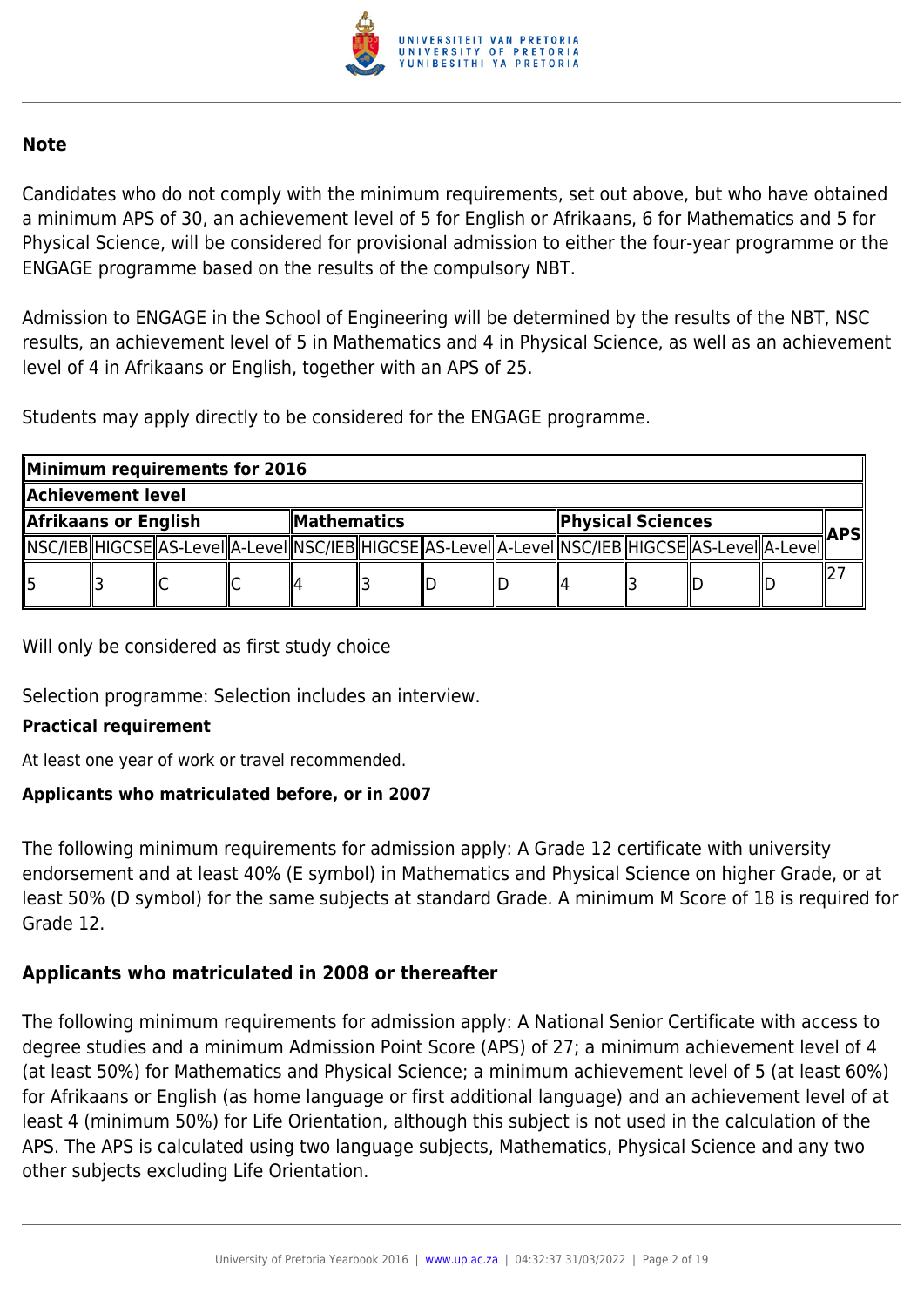

Please note: For the BScLArch study programme, Physical Science or Life Science or Geography will be accepted; the minimum achievement level remains a 4.

### **Transfers**

Students currently enrolled for other study programmes may apply for permission to transfer to the Department of Architecture. For these applicants, round 1 of the selection process will be based on their Grade 12 results (refer to requirements for admission), their academic record and a detailed written motivation explaining reasons for wanting to transfer.

Students who are currently registered at UP should submit their applications directly to the Admissions Officer, School forthe Built Environment. Students who are registered at othertertiary institutions must apply through the Client Service Centre. Note the closing date. Applicants will not be permitted to register for any modules in advance (prior to having been granted final admission).

#### **Important dates**

The academic year of the University of Pretoria starts in January and ends early in December. It is divided into two semesters (or four quarter modules) with short recesses in April July and September. In order to gain practical experience students are advised to work at a practice during the University recesses. The University calendar is available online at www.up.ac.za/calendars.

**1 March:** Applications for admission open for the next academic year. Applications should be handed in at the Client Service Centre or can be submitted electronically.

**30 June:** Last day to submit all undergraduate applications for admission to the Department of Architecture for the following academic year. This closing date also applies to all transfer applications.

**June/July/August/September:** Departmental selection tests are written on scheduled Saturdays. Dates are automatically allocated and cannot be rescheduled.

**October recess:** 4 October to 12 October 2015: Final selection interviews for applicants on the shortlist.

**31 October:** Selection results are available. Applicants are notified of the outcome in writing.

**30 November:** Last day for selected students to acknowledge their selection and pay deposits or make arrangements for payment.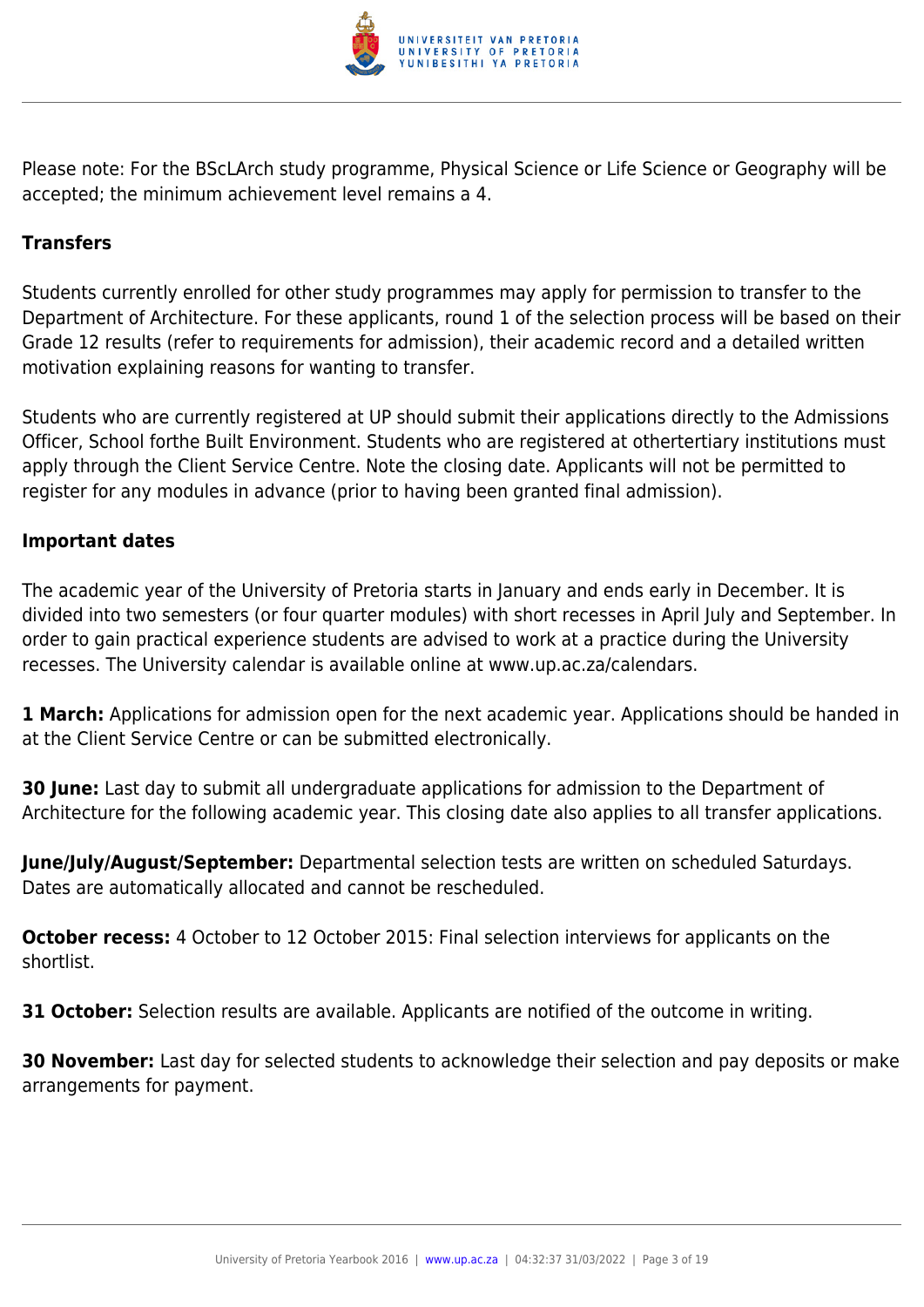

# Additional requirements

**Please Note:** Students wishing to transfer to other programmes in the Department of Architecture must obtain written consent from the admissions committee.

# Other programme-specific information

#### **Concurrent presentation**

In the third year of study Design, Construction, Design communication, Environmental studies and Earth studies must initially be examined in the same year.

The degree is awarded to those students obtaining all the prescribed credits for the programme modules.

## Promotion to next study year

A student is promoted to a subsequent year of study after acquiring all the prerequisite module credits of the preceding year of study.

A student is deemed to be in the year of study for which he or she is registered in Design.

If the student is not registered for Design the highest passed year of Design determines the year of study.

**Please Note:** Students not promoted to the next year of study must obtain the approval of the programme coordinator and the Head of Department to register for modules in the subsequent year of study. Students must re-apply for admission to the Department of Architecture in instances where:

- (i) a student is not promoted to the second year of study;
- (ii) a student after repeating any year of study, is not promoted to the following year of study.

# Pass with distinction

The degree is conferred with distinction on a student who, at first registration, passes all modules of the final year of study with a weighted average of 75%. The degree must have been completed within the minimum prescribed time and no supplementary/special examinations may have been written.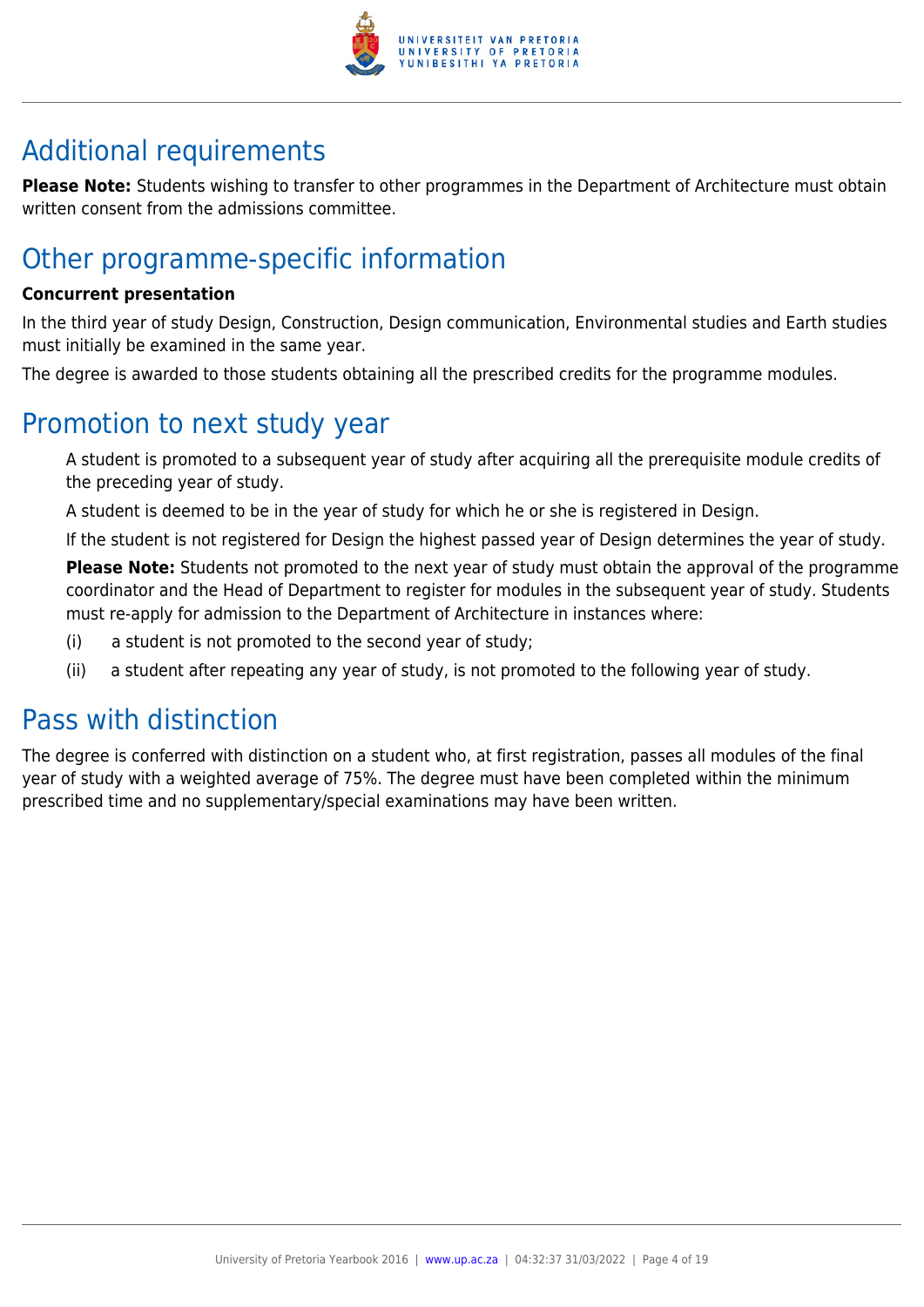

# Curriculum: Year 1

**Minimum credits: 116**

### **Fundamental modules**

#### **Academic orientation 112 (UPO 112)**

| <b>Module credits</b>         | 0.00                      |
|-------------------------------|---------------------------|
| <b>Language of tuition</b>    | Double Medium             |
| <b>Academic organisation</b>  | <b>EBIT Dean's Office</b> |
| <b>Period of presentation</b> | Year                      |

#### **Academic information management 102 (AIM 102)**

| <b>Module credits</b>         | 6.00                                                                                                                                                                                                                                                                             |
|-------------------------------|----------------------------------------------------------------------------------------------------------------------------------------------------------------------------------------------------------------------------------------------------------------------------------|
| <b>Service modules</b>        | <b>Faculty of Education</b><br>Faculty of Economic and Management Sciences<br><b>Faculty of Humanities</b><br>Faculty of Law<br><b>Faculty of Health Sciences</b><br>Faculty of Natural and Agricultural Sciences<br>Faculty of Theology<br><b>Faculty of Veterinary Science</b> |
| <b>Contact time</b>           | 2 lectures per week                                                                                                                                                                                                                                                              |
| Language of tuition           | Both Afr and Eng                                                                                                                                                                                                                                                                 |
| <b>Academic organisation</b>  | <b>Information Science</b>                                                                                                                                                                                                                                                       |
| <b>Period of presentation</b> | Semester 2                                                                                                                                                                                                                                                                       |

#### **Module content**

Find, evaluate, process, manage and present information resources for academic purposes using appropriate technology. Apply effective search strategies in different technological environments. Demonstrate the ethical and fair use of information resources. Integrate 21st-century communications into the management of academic information.

### **Core modules**

### **Earth studies 110 (AAL 110)**

| <b>Module credits</b>         | 10.00               |
|-------------------------------|---------------------|
| <b>Prerequisites</b>          | No prerequisites.   |
| <b>Contact time</b>           | 3 lectures per week |
| <b>Language of tuition</b>    | Both Afr and Eng    |
| <b>Academic organisation</b>  | Architecture        |
| <b>Period of presentation</b> | Semester 1          |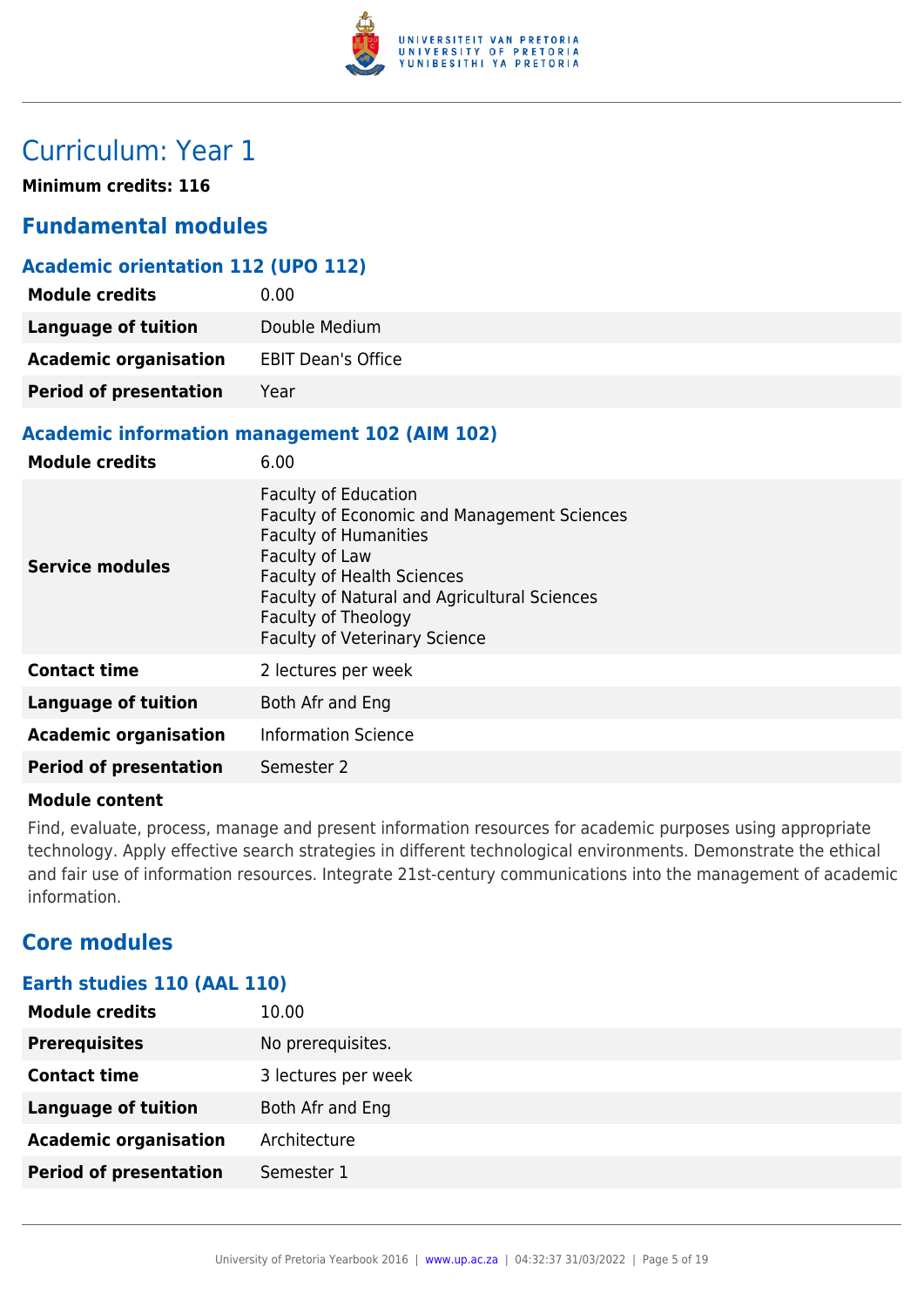

Introduction to the basic concepts of ecology, natural resources and stress on the environment; systems thinking; earth as system; changing paradigms and values; ecological design principles; geo-referencing; geomapping, basic site survey.

#### **Construction 111 (KON 111)**

| <b>Module credits</b>         | 8.00                |
|-------------------------------|---------------------|
| <b>Prerequisites</b>          | No prerequisites.   |
| <b>Contact time</b>           | 3 lectures per week |
| <b>Language of tuition</b>    | Double Medium       |
| <b>Academic organisation</b>  | Architecture        |
| <b>Period of presentation</b> | Semester 1          |

#### **Module content**

The context of architectural technology and the relationships between technology, theory, structure and materials. Drawing conventions.The typical city site. The construction and materials of a single storey dwelling with masonry walls and a pitched roof, from preparation for building work to substructure, retaining walls and floors.

#### **Construction 121 (KON 121)**

| <b>Module credits</b>         | 8.00                                      |
|-------------------------------|-------------------------------------------|
| <b>Prerequisites</b>          | <b>KON 111 GS</b>                         |
| <b>Contact time</b>           | 3 lectures per week, 1 practical per week |
| Language of tuition           | Double Medium                             |
| <b>Academic organisation</b>  | Architecture                              |
| <b>Period of presentation</b> | Semester 2                                |

#### **Module content**

Continuation of the construction and materials of a single storey dwelling. Superstructure: walls, opening, roofs, finishes and services.

#### **Design communication 120 (OKU 120)**

| <b>Module credits</b>         | 6.00                |
|-------------------------------|---------------------|
| <b>Prerequisites</b>          | No prerequisites.   |
| <b>Contact time</b>           | 2 lectures per week |
| <b>Language of tuition</b>    | Double Medium       |
| <b>Academic organisation</b>  | Architecture        |
| <b>Period of presentation</b> | Semester 2          |
|                               |                     |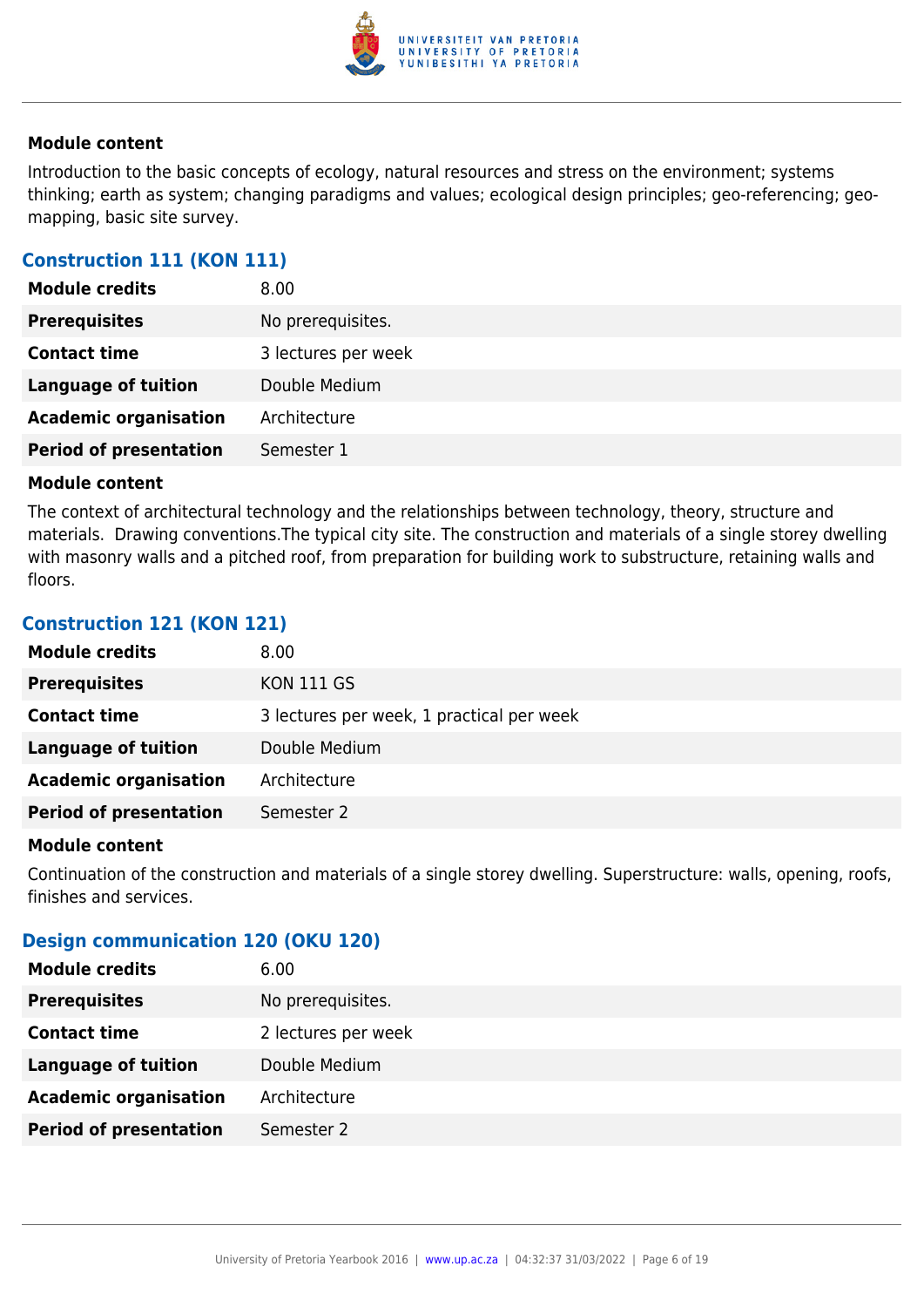

Quarter 3: Introduction to basic computer aided design. Quarter 4: Introduction to the theory of structures: Forces, moments, stresses, strains, Young's Modulus, Structural components: beams, columns and trusses.

#### **Environmental theory 110 (OML 110)**

| <b>Module credits</b>         | 6.00                |
|-------------------------------|---------------------|
| <b>Prerequisites</b>          | No prerequisites.   |
| <b>Contact time</b>           | 2 lectures per week |
| <b>Language of tuition</b>    | Double Medium       |
| <b>Academic organisation</b>  | Architecture        |
| <b>Period of presentation</b> | Semester 1          |

#### **Module content**

Introductory contextualisation of twentieth century artefacts within the framework of history from Antiquity to Modernity. Building types as artefacts of material culture. Approaches and guidelines to the study of history of the environment. Understanding of the process of endemic construction and its monumentalisation, settlement and urbanisation of various ages and environments. An interdisciplinary investigation of living spaces as shapers of social interaction. The history of the environment of the Mediterranean Antique, Bronze Age, Classical and Biblical societies.

#### **Environmental studies 120 (OML 120)**

| <b>Module credits</b>         | 6.00                |
|-------------------------------|---------------------|
| <b>Prerequisites</b>          | No prerequisites.   |
| <b>Contact time</b>           | 2 lectures per week |
| <b>Language of tuition</b>    | Double Medium       |
| <b>Academic organisation</b>  | Architecture        |
| <b>Period of presentation</b> | Semester 2          |

#### **Module content**

The history of the environment of and the link between North-Europe and the Mediterranean area, the Arabic peninsula and the Indies, from the fall of Jerusalem up until the fall of Constantinople in 1453 AD. Tao, Shinto and the landscape of the Far East.

#### **Design 100 (ONT 100)**

| <b>Module credits</b>         | 60.00                                         |
|-------------------------------|-----------------------------------------------|
| <b>Prerequisites</b>          | No prerequisites.                             |
| <b>Contact time</b>           | 17 studio hours per week, 2 lectures per week |
| Language of tuition           | Double Medium                                 |
| <b>Academic organisation</b>  | Architecture                                  |
| <b>Period of presentation</b> | Year                                          |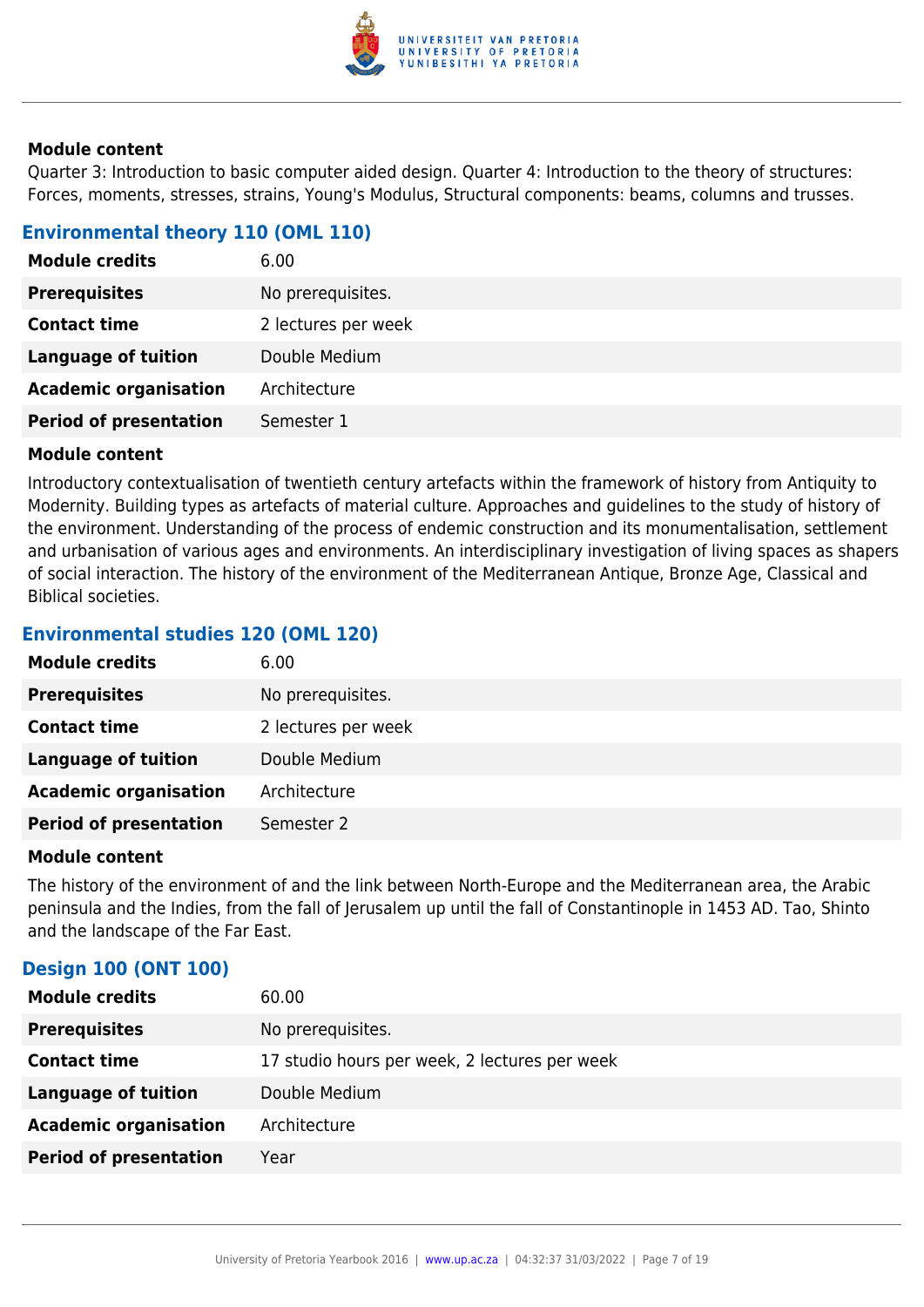

Introduction to design and integration with supporting modules. Design principles, skills and techniques. Smallscale design projects and environmental influences (physical, social, cultural, historical), space requirements and creative interpretation. Acquisition of skills in design communication through imagination, intuition and conceptual thinking. Relation of internal to external space. Anthropometry and ergonomics; visual literacy (visual media, analysis and interpretation) and criticism. The designer as visual thinker. Perception; ideograms. Development of a vocabulary to describe and illustrate the discipline of design. Pertinent theory that informs and supports the design process.

### **Elective modules**

#### **Elective module 110 (ARC 110)**

| <b>Module credits</b>         | 6.00              |
|-------------------------------|-------------------|
| <b>Prerequisites</b>          | No prerequisites. |
| Language of tuition           | Double Medium     |
| <b>Academic organisation</b>  | Architecture      |
| <b>Period of presentation</b> | Semester 1        |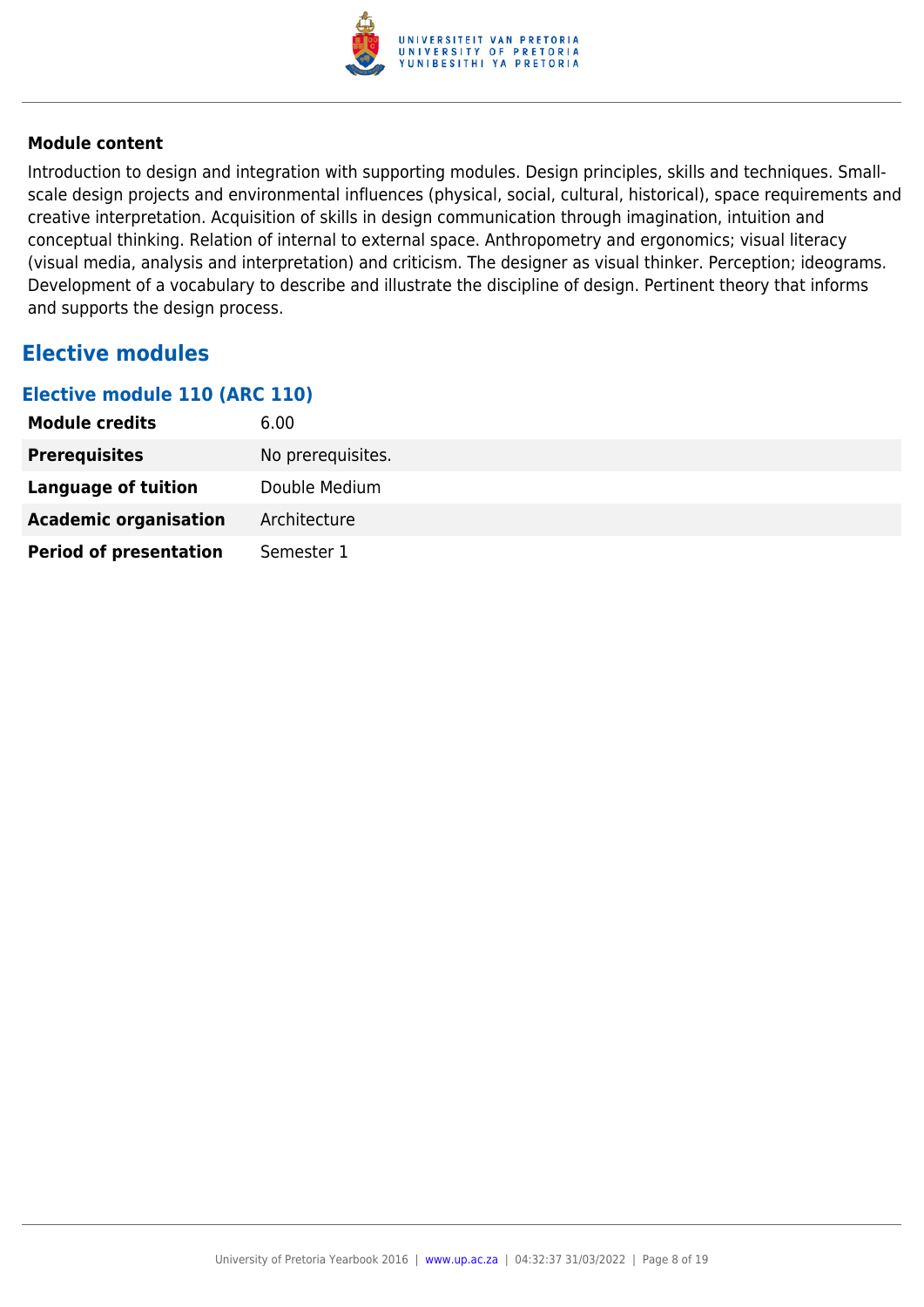

# Curriculum: Year 2

**Minimum credits: 136**

### **Core modules**

#### **Earth studies 210 (AAL 210)**

| No prerequisites.<br><b>Contact time</b><br>3 lectures per week<br><b>Language of tuition</b><br>Both Afr and Eng<br><b>Academic organisation</b><br>Architecture | <b>Module credits</b> | 8.00 |
|-------------------------------------------------------------------------------------------------------------------------------------------------------------------|-----------------------|------|
|                                                                                                                                                                   | <b>Prerequisites</b>  |      |
|                                                                                                                                                                   |                       |      |
|                                                                                                                                                                   |                       |      |
|                                                                                                                                                                   |                       |      |
| <b>Period of presentation</b><br>Semester 1                                                                                                                       |                       |      |

#### **Module content**

Meso-environment:

Climate: atmospheric constituents and processes, weather systems, heat radiation and transfer, solar charts, sun movement and heat gain control.

Air: airflow patterns around structures, natural ventilation.

Water vapour: diffusivity, transfer and condensation.

Heat: thermal comfort and comfort indices, thermal performance of materials and structures, time lag, decrement and periodic heat transfer.

#### **Earth studies 224 (AAL 224)**

| No prerequisites.<br><b>Prerequisites</b><br><b>Contact time</b><br>3 lectures per week<br><b>Language of tuition</b><br>Both Afr and Eng<br><b>Academic organisation</b><br>Architecture<br>Quarter 4 | <b>Module credits</b>         | 4.00 |
|--------------------------------------------------------------------------------------------------------------------------------------------------------------------------------------------------------|-------------------------------|------|
|                                                                                                                                                                                                        |                               |      |
|                                                                                                                                                                                                        |                               |      |
|                                                                                                                                                                                                        |                               |      |
|                                                                                                                                                                                                        |                               |      |
|                                                                                                                                                                                                        | <b>Period of presentation</b> |      |

#### **Module content**

Environmental filters and forecasting techniques:

Sound: the physical nature of sound, physiology of hearing, sound and noise sources, transfer, absorption and isolation, noise control; measurement, levels, frequency analysis, A-loading, room acoustics, reverberation periods.

Light: properties of natural light, design criteria, daylight factors, diffusion, quality, energy requirements and saving.

#### **Geomorphology of the built environment 265 (GGY 265)**

| <b>Module credits</b>  | 12.00                                                                |
|------------------------|----------------------------------------------------------------------|
| <b>Service modules</b> | Faculty of Engineering, Built Environment and Information Technology |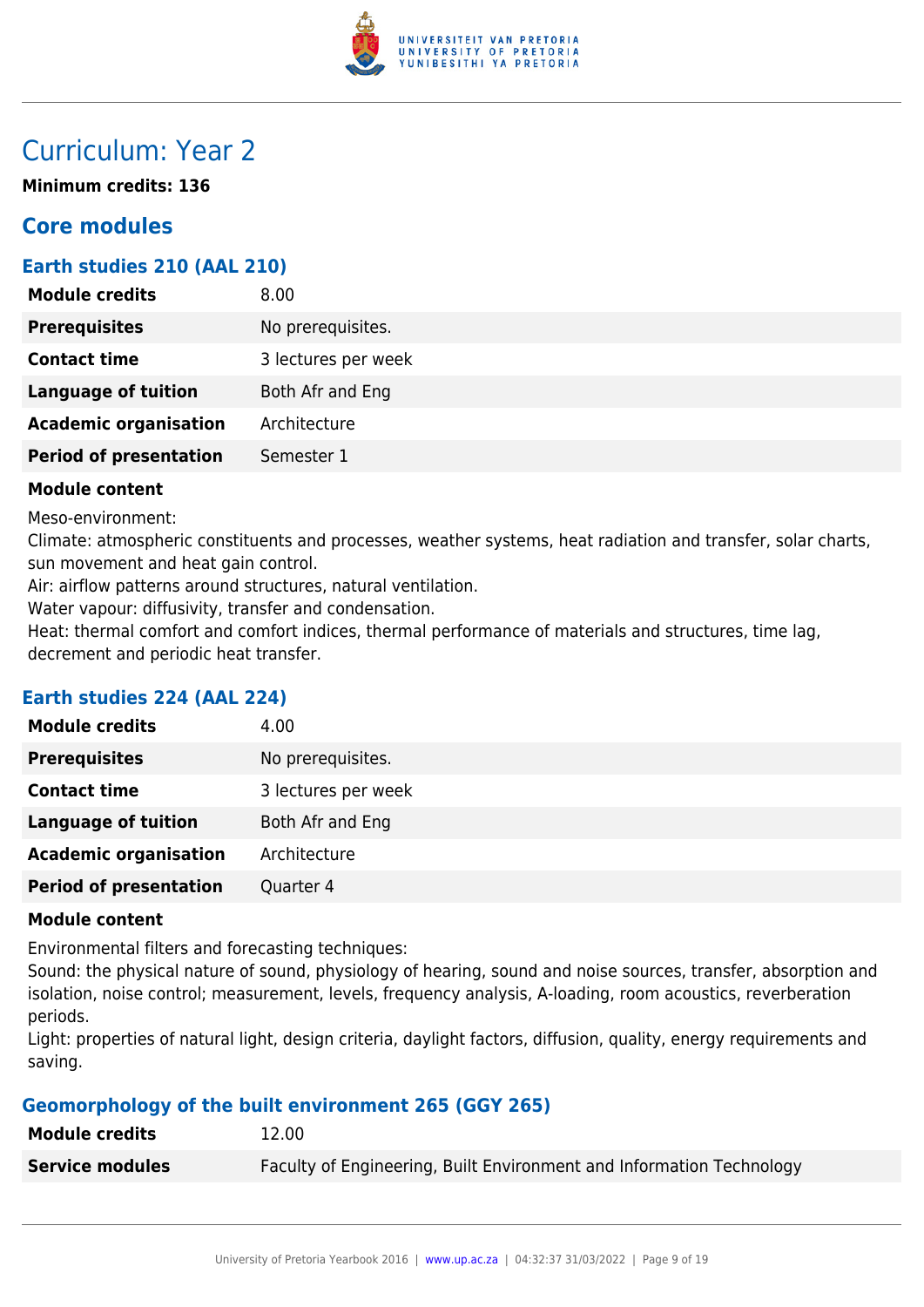

| <b>Prerequisites</b>          | No prerequisites.          |
|-------------------------------|----------------------------|
| <b>Contact time</b>           | 4 lectures per week        |
| Language of tuition           | Double Medium              |
| <b>Academic organisation</b>  | Geography, Geoinf + Meteor |
| <b>Period of presentation</b> | Quarter 3                  |

\*This module is for Architecture and Landscape Architecture students only.

The theory component covers geomorphological aspects of the built environment including landscape identification; weathering or deterioration of natural stone and application to design and preservation of buildings and monuments; slope hydrology and stability conditions; soil erosion processes and construction impacts; drainage modification in urban areas; wetland identification, human impacts and rehabilitation; recreational impacts and management. In addition to the theory a field-based project is undertaken.

#### **Community-based project 201 (JCP 201)**

| <b>Module credits</b>         | 8.00                             |
|-------------------------------|----------------------------------|
| <b>Prerequisites</b>          | No prerequisites.                |
| <b>Contact time</b>           | 1 other contact session per week |
| <b>Language of tuition</b>    | Both Afr and Eng                 |
| <b>Academic organisation</b>  | <b>Informatics</b>               |
| <b>Period of presentation</b> | Year                             |

#### **Module content**

This project-orientated module is a form of applied learning which is directed at specific community needs and is integrated into all undergraduate academic programmes offered by the Faculty of Engineering, Built Environment and Information Technology. The main objectives with the module are as follows:

(1) The execution of a community related project aimed at achieving a beneficial impact on a chosen section of society, preferably but not exclusively, by engagement with a section of society which is different from the student's own social background.

(2) The development of an awareness of personal, social and cultural values, an attitude to be of service, and an understanding of social issues, for the purpose of being a responsible professional.

(3) The development of important multidisciplinary and life skills, such as communication, interpersonal and leadership skills.

Assessment in the module will include all or most of the following components: evaluation and approval of project proposal, assessment of oral and/or written progress reports, peer assessment in the event of team projects, written reportback by those at which the project was aimed at, and final assessment on grounds of the submission of a portfolio and a written report.

#### **Construction 210 (KON 210)**

| <b>Module credits</b> | 8.00                |
|-----------------------|---------------------|
| <b>Prerequisites</b>  | KON 111 and KON 121 |
| <b>Contact time</b>   | 3 lectures per week |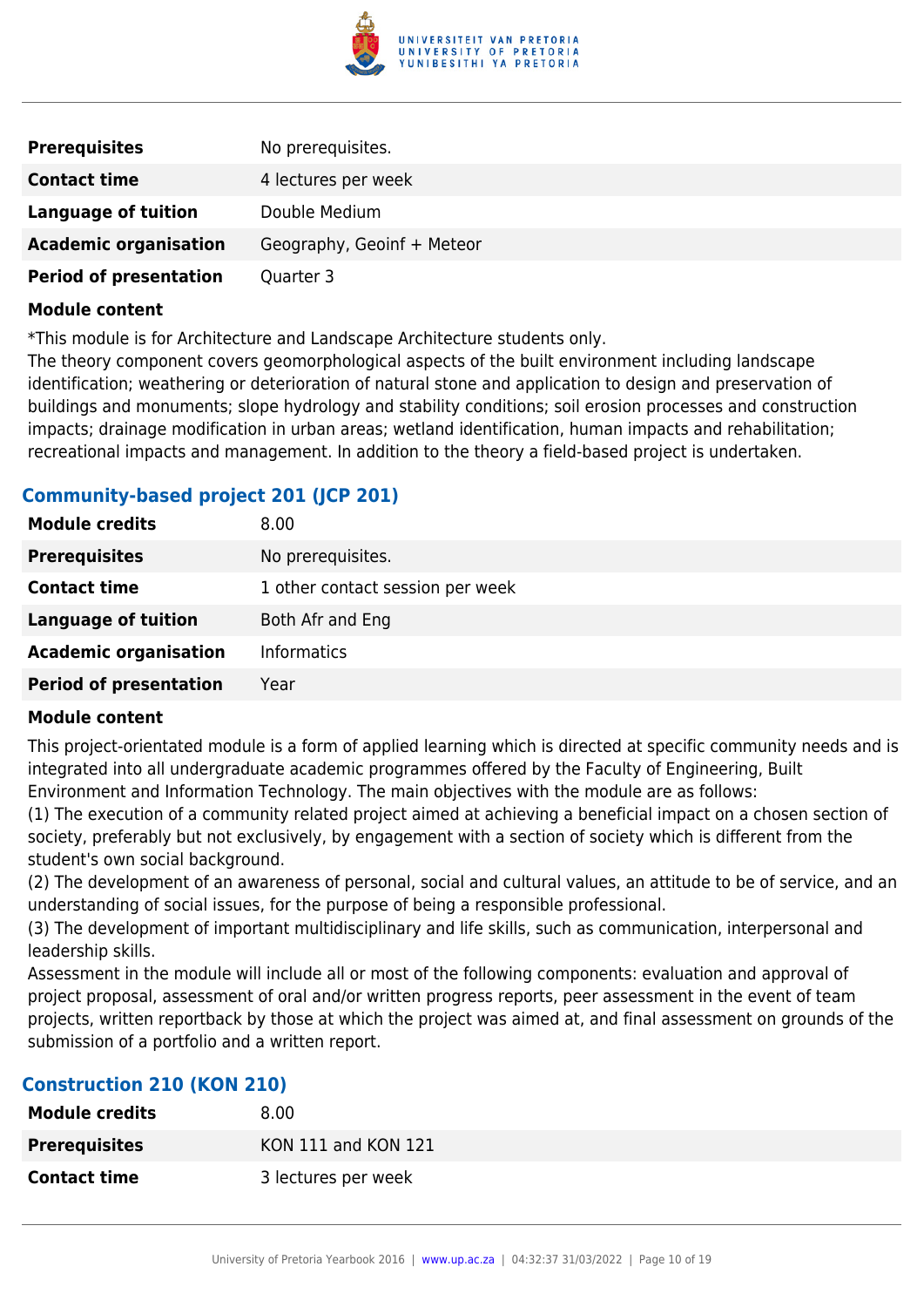

| Language of tuition           | <b>Both Afr and Eng</b> |
|-------------------------------|-------------------------|
| <b>Academic organisation</b>  | Architecture            |
| <b>Period of presentation</b> | Semester 1              |
|                               |                         |

Double-storeyed buildings: reinforced concrete, steel and timber-framed structures. Offshutter concrete. Loadbearing masonry. Low-pitch roofs and waterproofing, other pitched-roof finishes. Lightweight partitioning. Glass. Joinery. Small precast elements.

#### **Construction 220 (KON 220)**

| <b>Prerequisites</b><br><b>KON 210 GS</b>      |
|------------------------------------------------|
| <b>Contact time</b><br>3 lectures per week     |
| <b>Language of tuition</b><br>Both Afr and Eng |
| <b>Academic organisation</b><br>Architecture   |
| <b>Period of presentation</b><br>Semester 2    |

#### **Module content**

Soil mechanics: foundations, basement construction and waterproofing. Site structures: geotextiles and geomembranes, stairs, walls, retaining walls, fences, ramps, gabions, prefabricated retaining blocks. Built planters, lapas, braais, pavilions, decks.

#### **Environmental theory 210 (OML 210)**

| <b>Module credits</b>         | 6.00                |
|-------------------------------|---------------------|
| <b>Prerequisites</b>          | No prerequisites.   |
| <b>Contact time</b>           | 2 lectures per week |
| <b>Language of tuition</b>    | Both Afr and Eng    |
| <b>Academic organisation</b>  | Architecture        |
| <b>Period of presentation</b> | Semester 1          |
|                               |                     |

#### **Module content**

The history of the environment and the link between North-Europe and a newly discovered world from the time of the circumnavigation of the southernmost Cape Point of Africa till the Industiral Revolution.

#### **Environmental studies 220 (OML 220)**

| <b>Module credits</b>        | 6.00                |
|------------------------------|---------------------|
| <b>Prerequisites</b>         | No prerequisites.   |
| <b>Contact time</b>          | 2 lectures per week |
| <b>Language of tuition</b>   | Both Afr and Eng    |
| <b>Academic organisation</b> | Architecture        |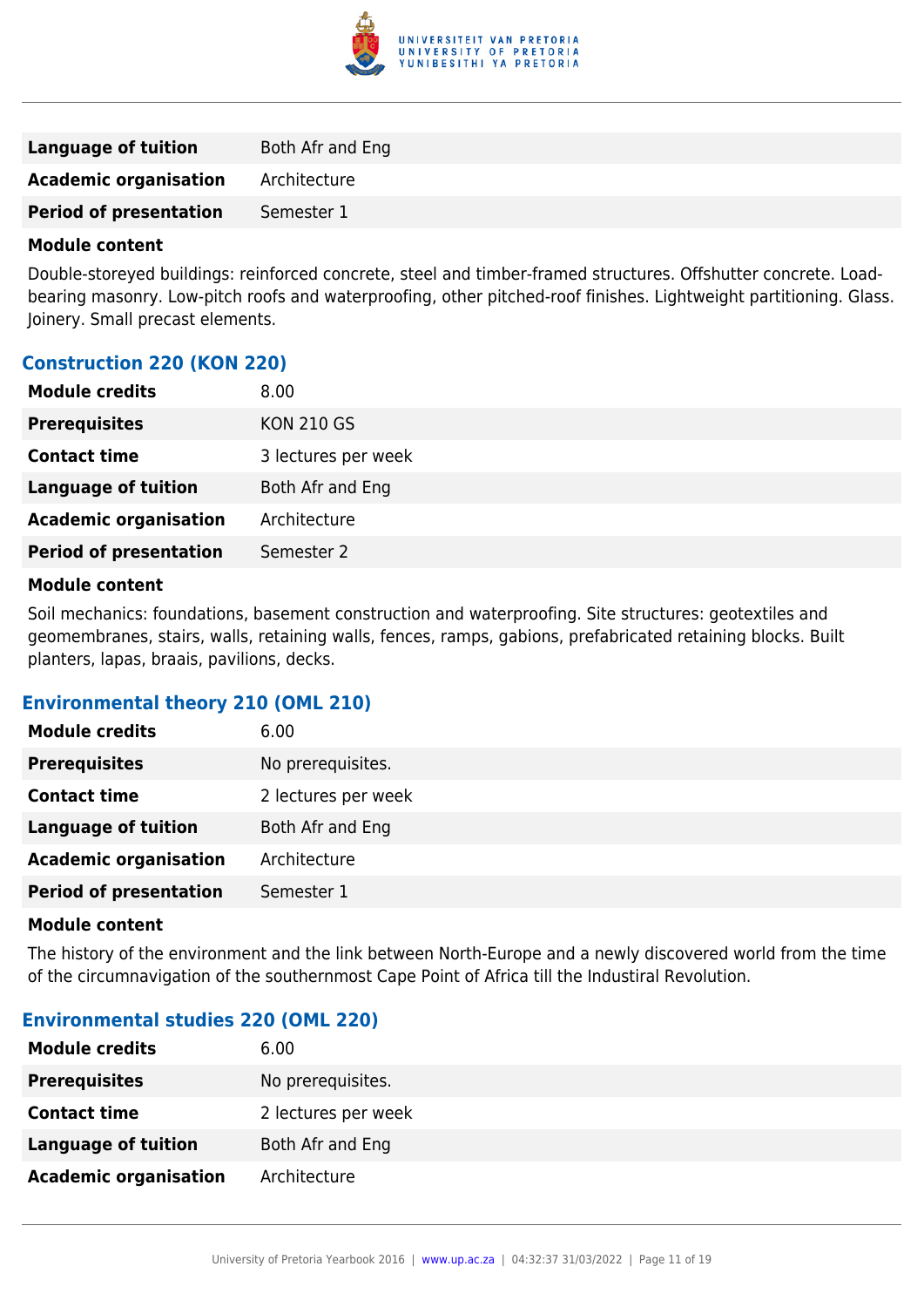

#### **Period of presentation** Semester 2

#### **Module content**

History of the environment of Western societies and their dominions from the Industrial Revolution up to the intellectual questioning of Modernism. Southern African housing typologies and Western artefacts as manifestation of socio-political realities since 1488 AD.

#### **Design 200 (ONT 200)**

| <b>Module credits</b>         | 60.00                                                   |
|-------------------------------|---------------------------------------------------------|
| <b>Prerequisites</b>          | AAL 110, KON 111, KON 121, OML 110, OML 120 and ONT 100 |
| <b>Contact time</b>           | 17 studio hours per week, 2 lectures per week           |
| <b>Language of tuition</b>    | Double Medium                                           |
| <b>Academic organisation</b>  | Architecture                                            |
| <b>Period of presentation</b> | Year                                                    |

#### **Module content**

The process and product of design through the integration of supporting modules. Spatial design as response to tectonic and contextual influences. The production of space and the reading of place as central concerns in the design disciplines. The design of residential and simple public spaces and buildings with the emphasis on planning, plan-making, structure and economy as design determinants. Skills: programming, site analysis, time management, advanced graphic and reprographic techniques.

Pertinent theory that informs and supports the design process in architecture.

#### **Theory of structures 211 (STU 211)**

| <b>Module credits</b>         | 8.00                                                                 |
|-------------------------------|----------------------------------------------------------------------|
| <b>Service modules</b>        | Faculty of Engineering, Built Environment and Information Technology |
| <b>Prerequisites</b>          | No prerequisites.                                                    |
| <b>Contact time</b>           | 3 lectures per week                                                  |
| <b>Language of tuition</b>    | Both Afr and Eng                                                     |
| <b>Academic organisation</b>  | Civil Eng                                                            |
| <b>Period of presentation</b> | Semester 1                                                           |

#### **Module content**

Introduction to structural engineering concepts like design, analysis, sizing and planning of structures. Introduction to Newton's laws, equilibrium, free body diagrams. The application of equilibrium in solving reactions of statically determinate structures. The principles of determinacy and stability of structures. The application of Newton's laws in determining the internal forces in common structural systems like cable structures, trusses, frames and beams. The fundamental principles of weight and forces and how forces are transmitted through structural members and load tracing.

#### **Theory of structures 221 (STU 221)**

**Module credits** 8.00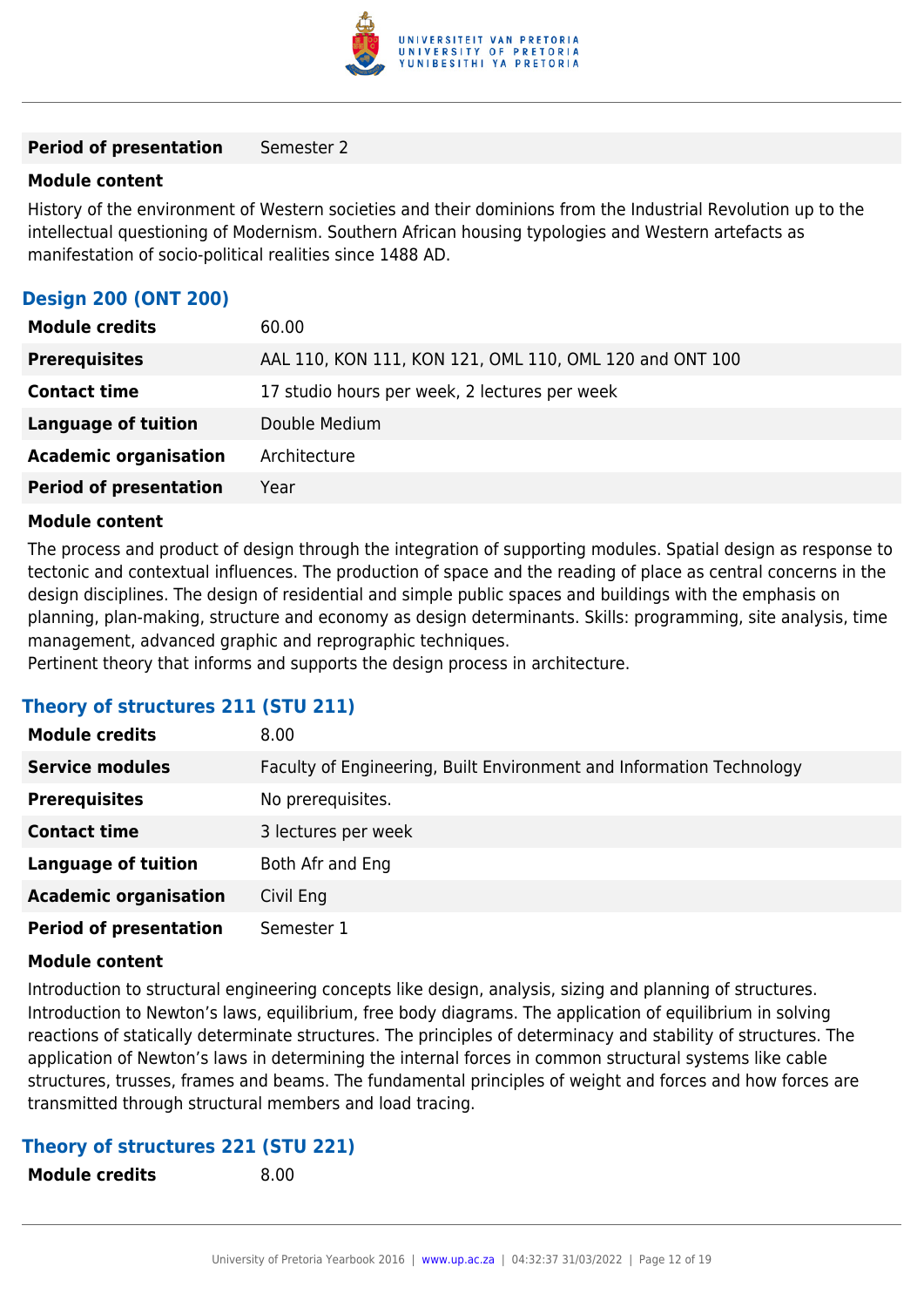

| <b>Service modules</b>        | Faculty of Engineering, Built Environment and Information Technology |
|-------------------------------|----------------------------------------------------------------------|
| <b>Prerequisites</b>          | <b>STU 211 GS</b>                                                    |
| <b>Contact time</b>           | 3 lectures per week                                                  |
| Language of tuition           | Both Afr and Eng                                                     |
| <b>Academic organisation</b>  | Civil Eng                                                            |
| <b>Period of presentation</b> | Semester 2                                                           |

Introduction to material science in structural engineering. Concepts like stress, strain, elasticity, stress-strain diagrams, elasticity modules, strength and deformation as applied in structural engineering. Cross-sectional properties of structural elements. Types of stresses, and their transmission in structural elements. Introduction to the relationship between stress and strain (deflection) in beams by Coulomb's theory. Introduction to the analysis of compressive structural elements by means of Euler's theory.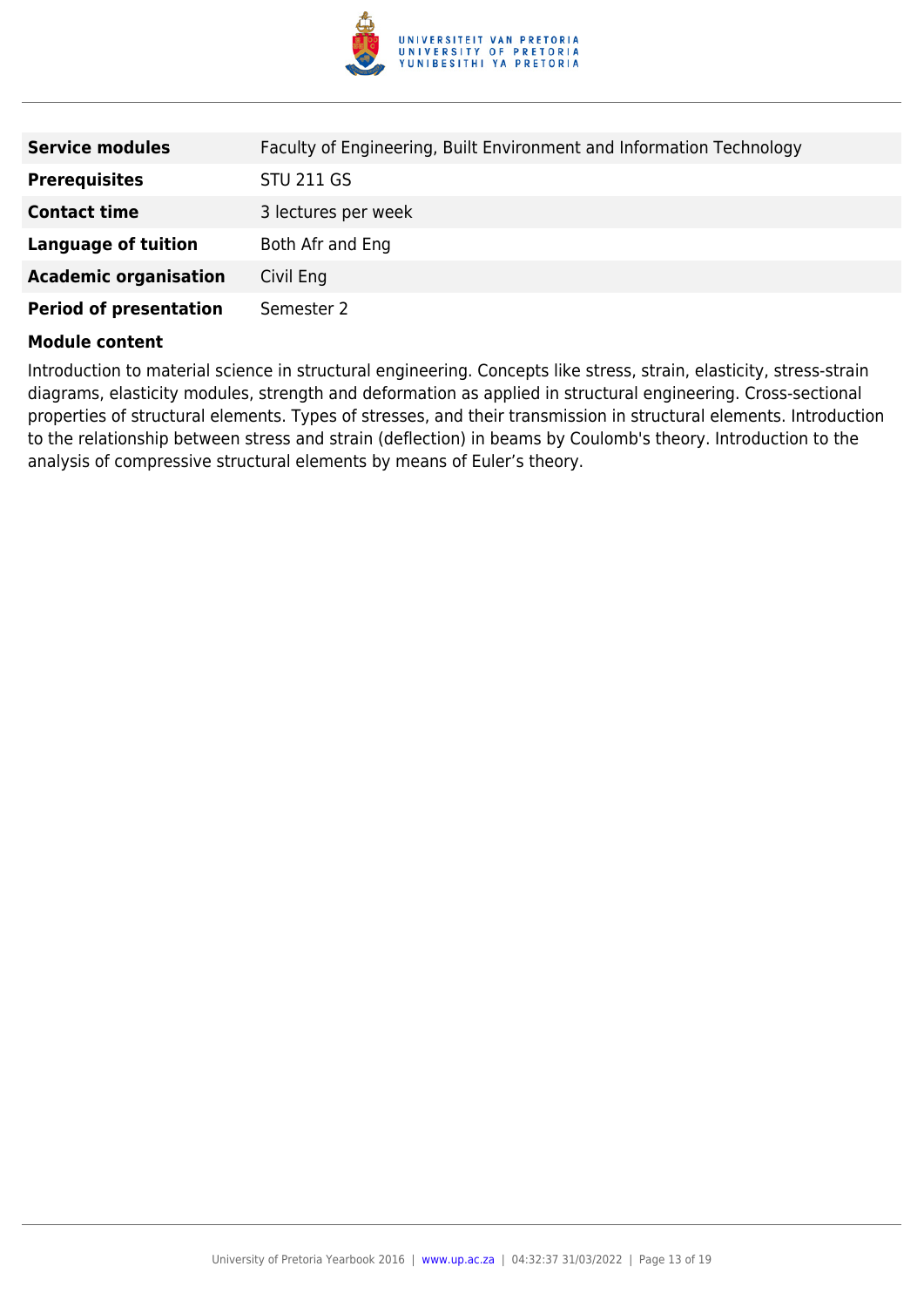

# Curriculum: Final year

**Minimum credits: 152**

### **Core modules**

#### **Earth studies 320 (AAL 320)**

| <b>Module credits</b>         | 6.00                |
|-------------------------------|---------------------|
| <b>Prerequisites</b>          | <b>AAL 210</b>      |
| <b>Contact time</b>           | 2 lectures per week |
| <b>Language of tuition</b>    | Double Medium       |
| <b>Academic organisation</b>  | Architecture        |
| <b>Period of presentation</b> | Semester 2          |

#### **Module content**

Ecosystemic thinking for the designer in terms of culture, science and environment. The designer as critic; analysis of precedents. Application of principles of sustainable development and ecological design including energy demand and efficiency and energy dissipation.

#### **Business law 310 (BER 310)**

| <b>Module credits</b>         | 16.00                                                                |
|-------------------------------|----------------------------------------------------------------------|
| <b>Service modules</b>        | Faculty of Engineering, Built Environment and Information Technology |
| <b>Prerequisites</b>          | No prerequisites.                                                    |
| <b>Contact time</b>           | 4 lectures per week                                                  |
| <b>Language of tuition</b>    | Both Afr and Eng                                                     |
| <b>Academic organisation</b>  | Mercantile Law                                                       |
| <b>Period of presentation</b> | Semester 1                                                           |

#### **Module content**

Introduction to law. General principles of the law of contract. Specific contracts: purchase contracts; letting and hiring of work; employment contracts. Agency. General aspects of entrepreneurial law. Dispute resolution – mediation and arbitration.

#### **Construction 310 (KON 310)**

| <b>Module credits</b>         | 8.00                       |
|-------------------------------|----------------------------|
| <b>Prerequisites</b>          | <b>KON 210 and KON 220</b> |
| <b>Contact time</b>           | 3 lectures per week        |
| <b>Language of tuition</b>    | Double Medium              |
| <b>Academic organisation</b>  | Architecture               |
| <b>Period of presentation</b> | Semester 1                 |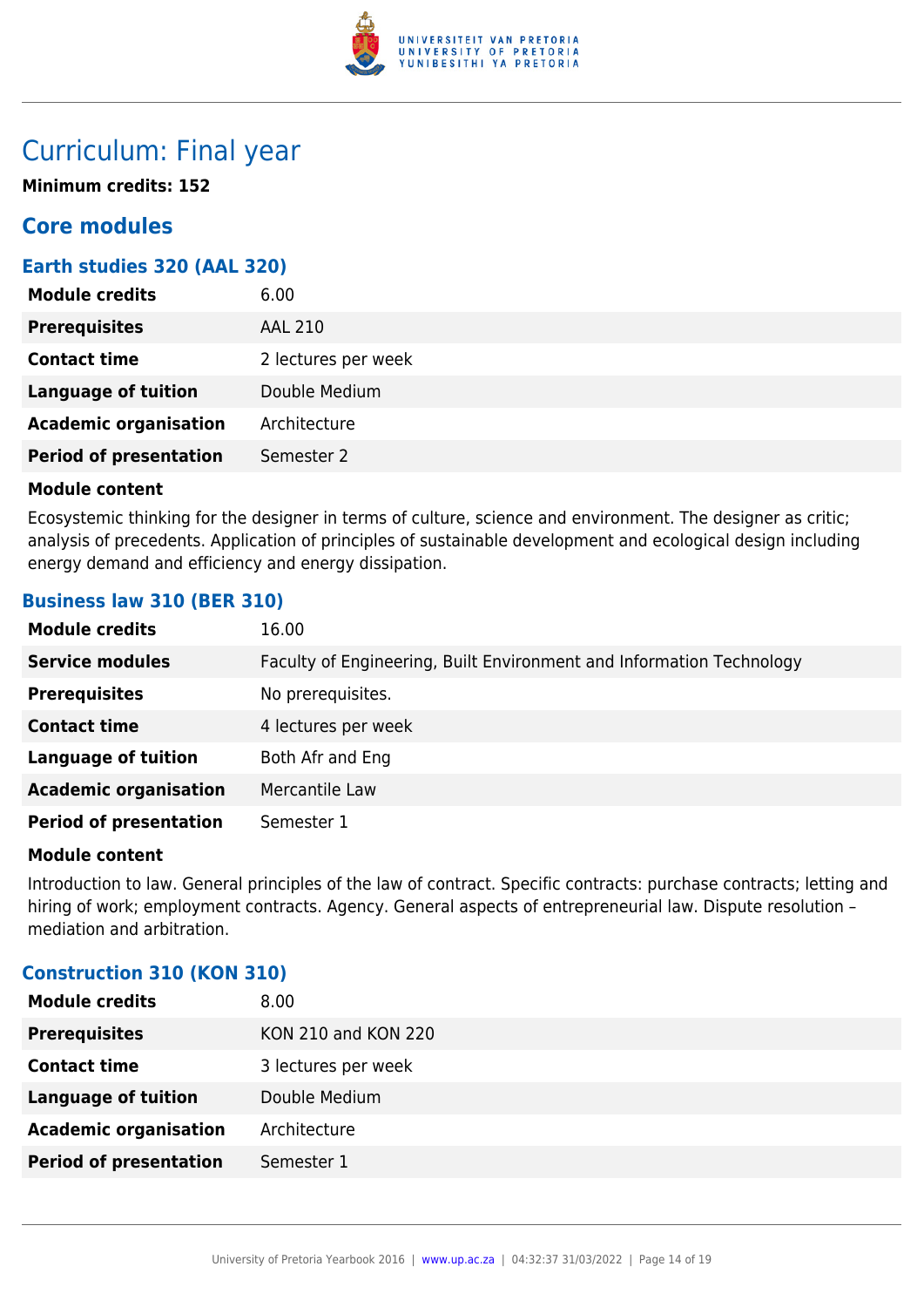

Roads: design and construction, materials and finishes, kerbing. Water features: design and construction. Street furniture. Construction equipment. Site and building services: water lines, sanitary plumbing and pipe systems above ground and indoors, underground sewer systems, electricity and gas. Electrical lighting: light, lamp types, luminaires; lighting requirements. Design application.

#### **Construction 320 (KON 320)**

| <b>Module credits</b>         | 8.00                |
|-------------------------------|---------------------|
| <b>Prerequisites</b>          | <b>KON 310 GS</b>   |
| <b>Contact time</b>           | 2 lectures per week |
| <b>Language of tuition</b>    | Both Afr and Eng    |
| <b>Academic organisation</b>  | Architecture        |
| <b>Period of presentation</b> | Semester 2          |

#### **Module content**

Integration of the foregoing coursework. Introduction to construction norms and standards, technical drawing practice and specifications. Cost estimates, feasibility and payability. Advanced materials: ceramics, polymers, adhesives, paint, metals, glass. Human transportation systems: types, applications. Design of a small commercial building/landscape/interior space (in DESIGN) and the preparation of its construction drawings.

#### **History of the environment 310 (OMG 310)**

| <b>Module credits</b>         | 6.00                |
|-------------------------------|---------------------|
| <b>Prerequisites</b>          | No prerequisites.   |
| <b>Contact time</b>           | 2 lectures per week |
| <b>Language of tuition</b>    | Both Afr and Eng    |
| <b>Academic organisation</b>  | Architecture        |
| <b>Period of presentation</b> | Semester 1          |
|                               |                     |

#### **Module content**

History of the environment of African societies between the tropics within global context until the present.

#### **History of the environment 320 (OMG 320)**

| <b>Module credits</b>         | 6.00                |
|-------------------------------|---------------------|
| <b>Prerequisites</b>          | No prerequisites.   |
| <b>Contact time</b>           | 2 lectures per week |
| <b>Language of tuition</b>    | Both Afr and Eng    |
| <b>Academic organisation</b>  | Architecture        |
| <b>Period of presentation</b> | Semester 2          |
|                               |                     |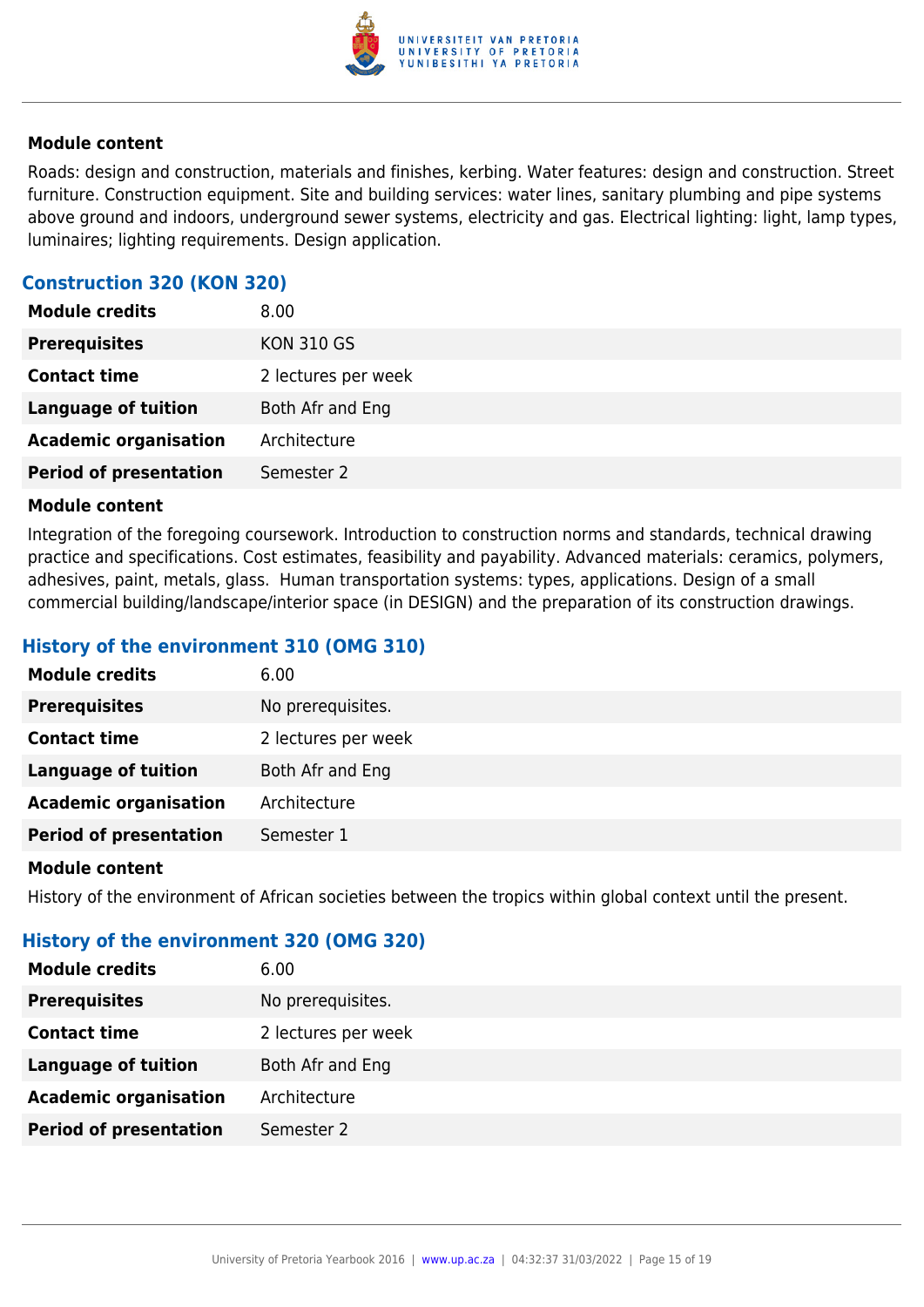

History of the environment of Southern African societies from the old Stone Age until the present.

#### **Environmental studies 310 (OML 310)**

| <b>Module credits</b>         | 6.00                |
|-------------------------------|---------------------|
| <b>Prerequisites</b>          | No prerequisites.   |
| <b>Contact time</b>           | 2 lectures per week |
| <b>Language of tuition</b>    | Double Medium       |
| <b>Academic organisation</b>  | Architecture        |
| <b>Period of presentation</b> | Semester 1          |

#### **Module content**

Normative positions: Normative positions that guide design thinking: Surface features, broad inclinations and differentiating features. Problems of substantiation. Theory and practise.

Theory of design disciplines: A hermeneutic appraisal of contemporary philosophical directions defining the current intellectual context in which the design disciplines are practised and appraised. Contextualising culture, philosophy and science as the ecosystem of the designer.

Housing studies: Contemporary theory, approaches and projects in housing. Developing a personal approach.

#### **Environmental studies 320 (OML 320)**

| <b>Module credits</b>         | 6.00                |
|-------------------------------|---------------------|
| <b>Prerequisites</b>          | <b>OML 310 GS</b>   |
| <b>Contact time</b>           | 2 lectures per week |
| Language of tuition           | Double Medium       |
| <b>Academic organisation</b>  | Architecture        |
| <b>Period of presentation</b> | Semester 2          |

#### **Module content**

The relationship between global intellectual movements and the local debate. Appraising the state of current design production and the establishment of identity through design. Presentation is programme specific.

#### **Design 300 (ONT 300)**

| <b>Module credits</b>         | 60.00                                          |
|-------------------------------|------------------------------------------------|
| <b>Prerequisites</b>          | KON 210, KON 220, OML 210, OML 220 and ONT 200 |
| <b>Contact time</b>           | 17 studio hours per week, 2 lectures per week  |
| Language of tuition           | Double Medium                                  |
| <b>Academic organisation</b>  | Architecture                                   |
| <b>Period of presentation</b> | Year                                           |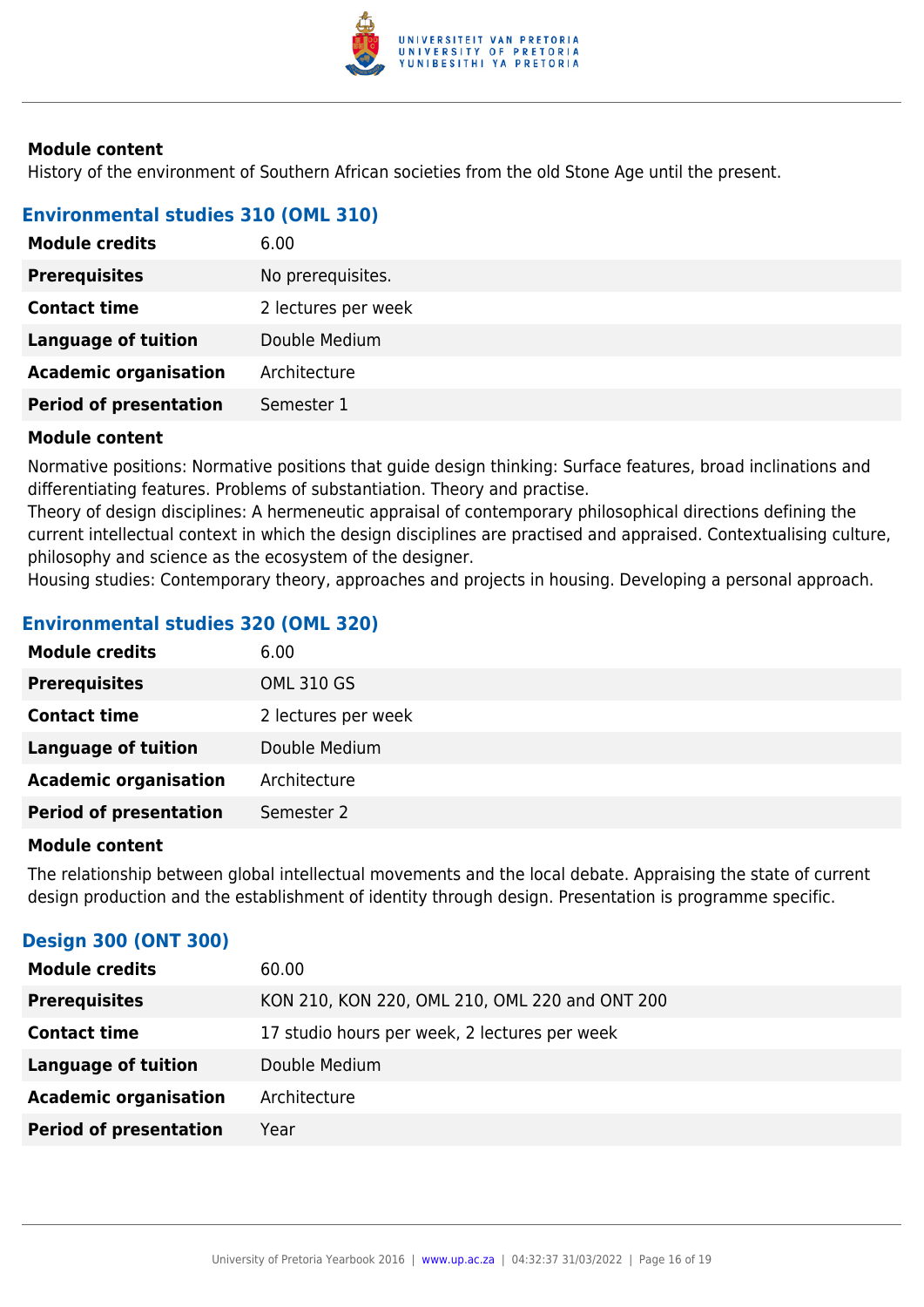

#### Semester 1

The process of design through the integration of supporting modules. The design of spaces and buildings with the emphasis on lateral thinking and ritual. Skills: technology-backed reprographic techniques, competitions and exhibitions, decision making and time planning.

#### Semester 2

The product of design through the integration of supporting modules. The design of a mixed-use project in an urban context with a complex program developed to construction drawings in KON 320. Statutory requirements, feasibility and payability studies.

#### **Theory of structures 311 (STU 311)**

| <b>Module credits</b>         | 8.00                                                                 |
|-------------------------------|----------------------------------------------------------------------|
| <b>Service modules</b>        | Faculty of Engineering, Built Environment and Information Technology |
| <b>Prerequisites</b>          | STU 211 and STU 221                                                  |
| <b>Contact time</b>           | 3 lectures per week                                                  |
| <b>Language of tuition</b>    | Both Afr and Eng                                                     |
| <b>Academic organisation</b>  | Civil Eng                                                            |
| <b>Period of presentation</b> | Semester 1                                                           |

#### **Module content**

- 1. Concrete Structures.
- Loads on concrete structures, Limit-states design principles.
- Bending, shear and punching: Design of beams, slabs and footings.
- Compression members: Design of columns.
- 2. Load bearing brickwork.
- Limit-states design principles. Effective length and width of compression members.

#### **Theory of structures 321 (STU 321)**

| <b>Module credits</b>         | 8.00                                                                 |
|-------------------------------|----------------------------------------------------------------------|
| <b>Service modules</b>        | Faculty of Engineering, Built Environment and Information Technology |
| <b>Prerequisites</b>          | <b>STU 311 GS</b>                                                    |
| <b>Contact time</b>           | 3 lectures per week                                                  |
| <b>Language of tuition</b>    | Both Afr and Eng                                                     |
| <b>Academic organisation</b>  | Civil Eng                                                            |
| <b>Period of presentation</b> | Semester 2                                                           |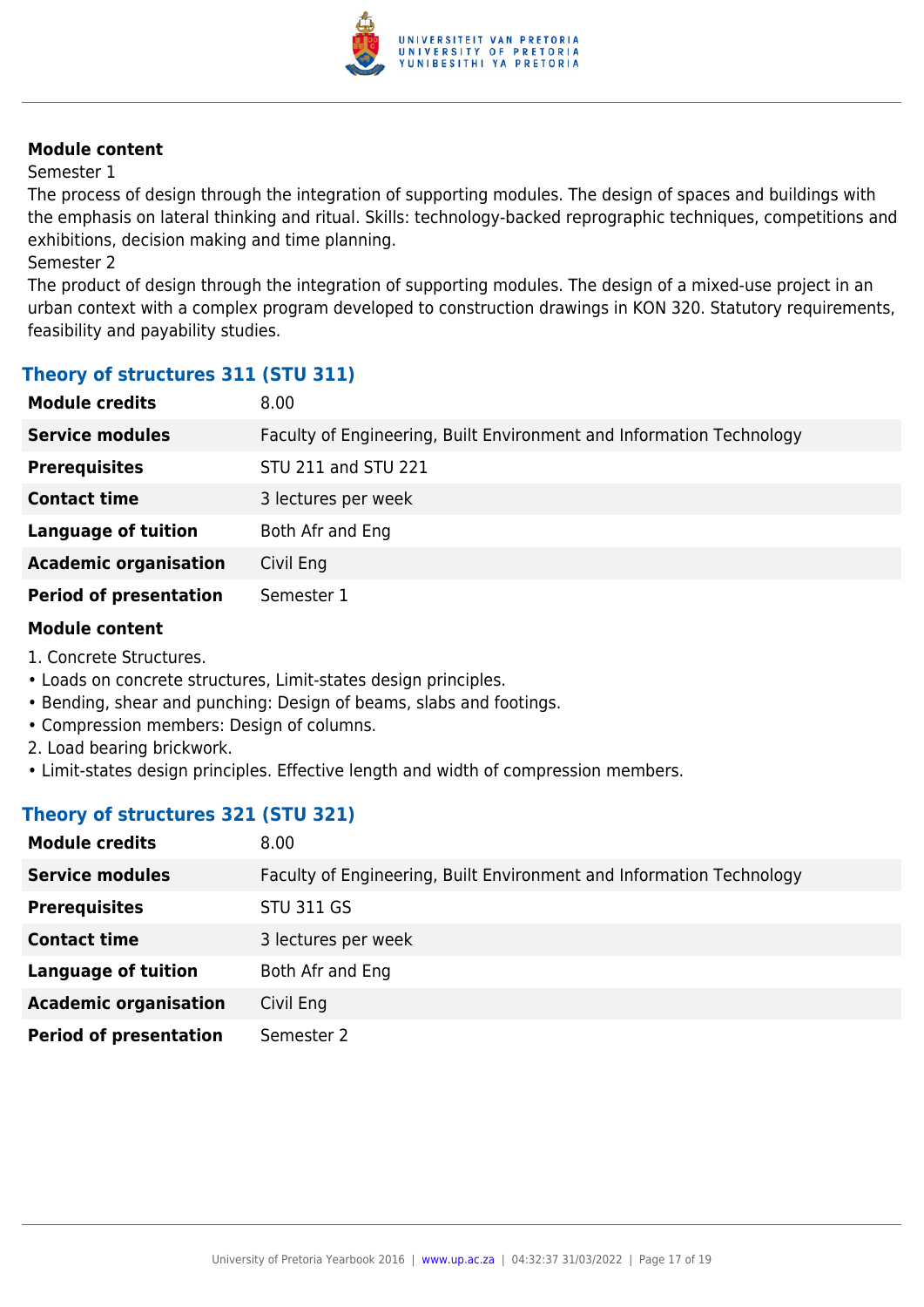

- 1. Timber structures
- Loads on typical timber structures, Limit-states design principles
- Bending, shear and deflection: Design of flexural members without and with axial loads
- Tension members: Tension members in roof trusses
- Compression members: Design of compression members in trusses and as support members for trusses
- Bracing systems
- 2. Steel Structures
- Loads on typical steel structures, Limit-states design principles
- Bending, shear and deflection: Design of flexural members without and with axial loads
- Tension members: Tension members in roof trusses
- Compression members: Design of compression members in trusses and as support members for trusses
- Bracing systems

#### **Practice management 320 (PJS 320)**

| <b>Module credits</b>         | 8.00                          |
|-------------------------------|-------------------------------|
| <b>Prerequisites</b>          | No prerequisites.             |
| <b>Contact time</b>           | 3 lectures per week           |
| Language of tuition           | Both Afr and Eng              |
| <b>Academic organisation</b>  | <b>Construction Economics</b> |
| <b>Period of presentation</b> | Semester 2                    |
|                               |                               |

#### **Module content**

The structure of the built environment in South Africa; basic principles and techniques of project management and financial management; methodology of measuring; building cost estimates; feasibility studies; economic design; contract administration; valuation of buildings.

### **Elective modules**

#### **Introductory geographic information systems 283 (GGY 283)**

| <b>Module credits</b>         | 12.00                                                                                                                                             |
|-------------------------------|---------------------------------------------------------------------------------------------------------------------------------------------------|
| <b>Service modules</b>        | Faculty of Engineering, Built Environment and Information Technology<br><b>Faculty of Education</b><br><b>Faculty of Humanities</b>               |
| <b>Prerequisites</b>          | Only available to students studying the following: 12132022, 12132002,<br>12132004, 02133312, 02133383, 02133361, 02133385, 09133040 and 01130001 |
| <b>Contact time</b>           | 2 lectures per week, 1 practical per week                                                                                                         |
| <b>Language of tuition</b>    | English                                                                                                                                           |
| <b>Academic organisation</b>  | Geography, Geoinf + Meteor                                                                                                                        |
| <b>Period of presentation</b> | Semester 1                                                                                                                                        |